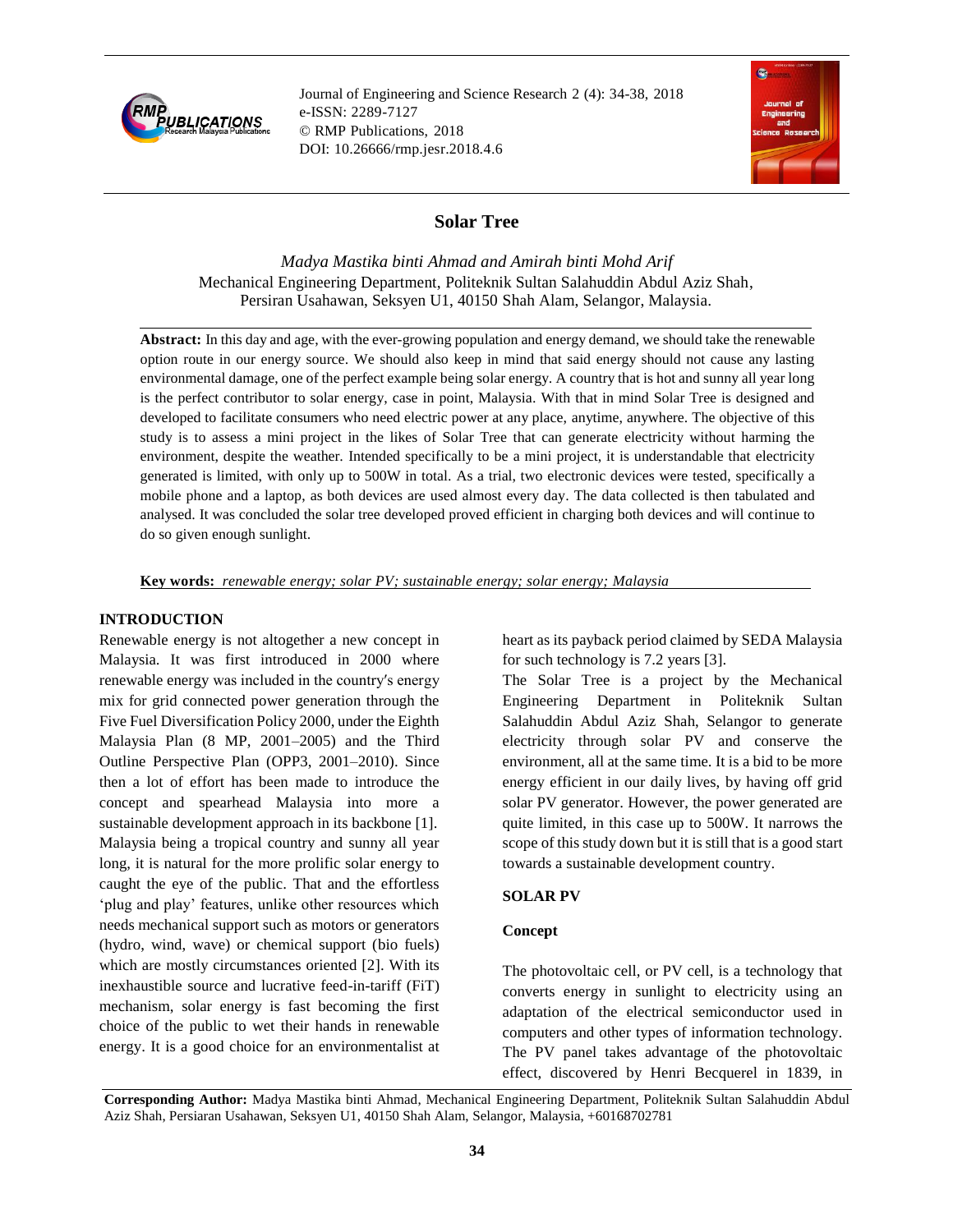which sunlight striking certain materials is able to generate a measurable electrical current [4]. Figure 1 shows a simple solar PV configuration. The solar panel is attached with fuses which is connected with the charge controller. The energy transformed into electricity from the solar panel will then flows through the charge controller. For the purpose of this study, two types are used; Pulse Width Modulation (PWM) and Maximum Power Point Tracking (MPPT). Any unused electricity is then stored in the battery for future use.The remaining energy will go through the inverter before it can be transferred to load. DC current produced is converted from a PV array into an AC current. A simplified diagram showing how a solar

energy is converted into electricity is shown in Figure 2.



Fig 1 Solar PV configuration



Fig 2 Converting solar energy

A PV panel consists of multiple photovoltaic cells (on the order of 50 to 120 cells) connected together in an electrical circuit that can be connected to an exterior circuit at a single point. Since the individual PV panel has a limited output compared to typical residential or commercial loads (maximum output on the order of 80 to 200 W per panel), a PV system usually combines a large number of panels together in an array, or integrated system of panels, so as to deliver the electricity produced at a single connection point and at the desired voltage [4].

The dominant material for creating PV panels is the silicon wafer, which can be manufactured in three forms: monocrystalline, multicrystalline, and amorphous. These names refer to the form of the PV cell, which may consist of a single crystal, multiple crystals, or may not have any crystalline structure. Single crystals are the most efficient in terms of converting sunlight to electrical output, but they are also the most difficult to manufacture and hence the most expensive. Conversely, amorphous PV cells are the cheapest to produce and have the lowest efficiency, with multicrystalline cells lying somewhere in the middle.

The Solar Tree is designed to integrate with the environment it is in. Thus careful consideration has been considered with an ergonomic design, compatible with Asian demographic, strong and reliable foundation and aesthetics. It has to draw people in to actually use it and appreciate the ease of solar energy in everyday lives. Figure 3 (a), 3 (b) and 3 (c) illustrates the initial concept while the finished product is shown in Figure 4. A closeup pf the PV panel used is shown in Figure 5.



Fig. 3 (a) Solar tree design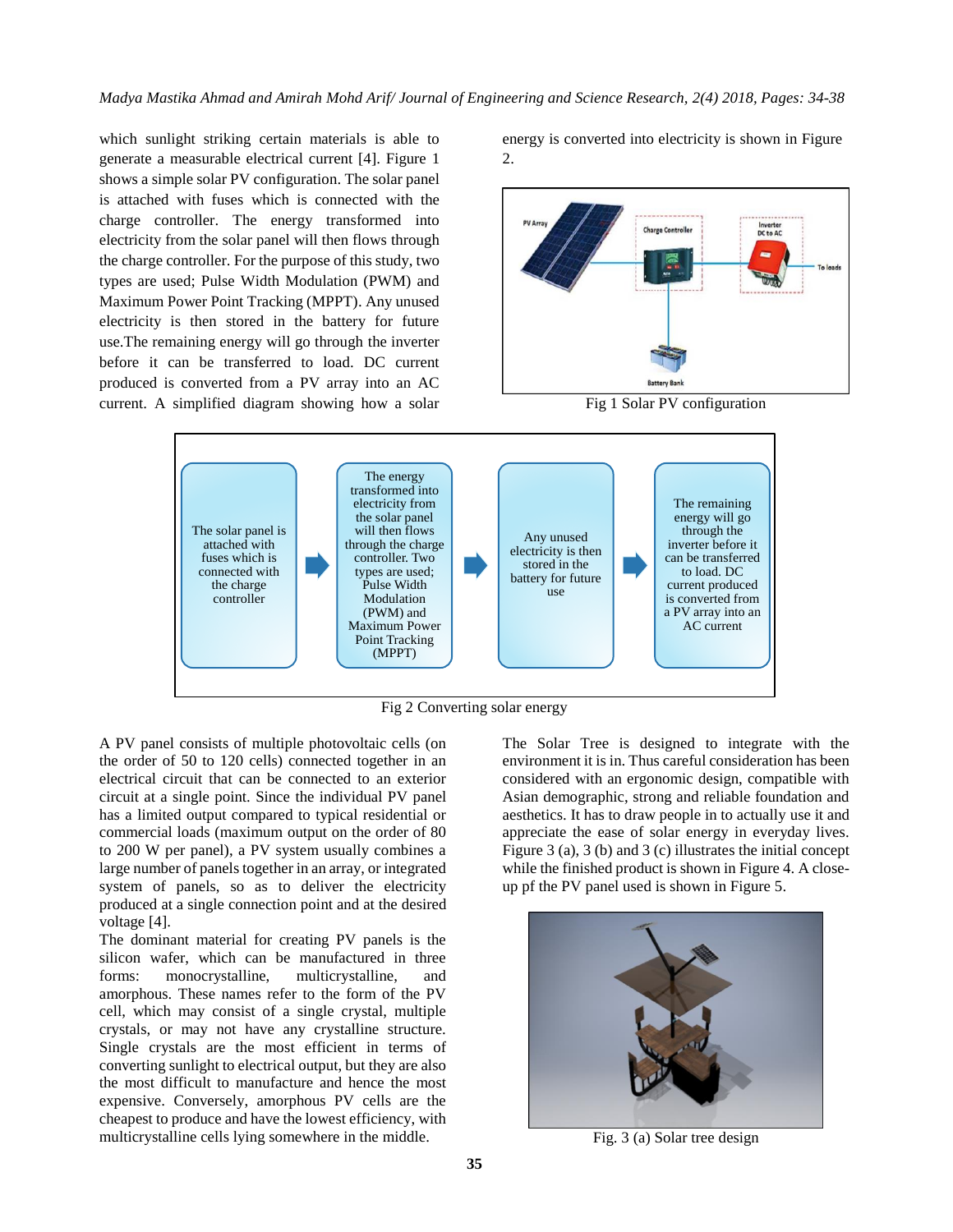*Madya Mastika Ahmad and Amirah Mohd Arif/ Journal of Engineering and Science Research, 2(4) 2018, Pages: 34-38*



Fig 3 (b) Solar tree design (side view)



Fig 3 (c) Solar tree design (top view)

The requirement item for this project is the panel solar, battery, charge controller and also the inverter including a few fuses to connect between of the application. The solar panel is attached with the fuses which is connected with the charge controller. The energy transformed into electricity from the solar panel will then flows through the charge controller. Any unused electricity is then stored in the battery for future use. The remaining energy will go through the inverter before it can be transferred to load. A DC/AC inverter converted the DC current produced from a PV array into an AC current. Charge controller will control the amount of power stored in the battery. A circuit breaker is also installed in event of short circuit.



Fig 4 Finished product



Fig 5 Close up of the PV panel

#### **Highlights and challenges**

It seems that we can never sing enough praises for solar energy. Solar energy, often known as photovoltaic system, is an elegant means of producing electricity on site, directly from sun, without the concern for fuel supply or environmental impact [5]. It is most importantly free, has low emission of CO<sub>2</sub>, environmentally friendly and as such has an infinite source – the sun. The electricity production through PV system is clean and safe for the environment compared to coal and fossil fuel [6]. It is renewable, clean and does not emit pollutants in the process of electricity generation.

Despite the abundance potential of solar energy, it is not without flaws. Efficiency has always been an issue with solar PV. A number of factors may contribute the inefficiency of PV modules. This include temperature, irradiation intensity, and dust [7]. It is widely accepted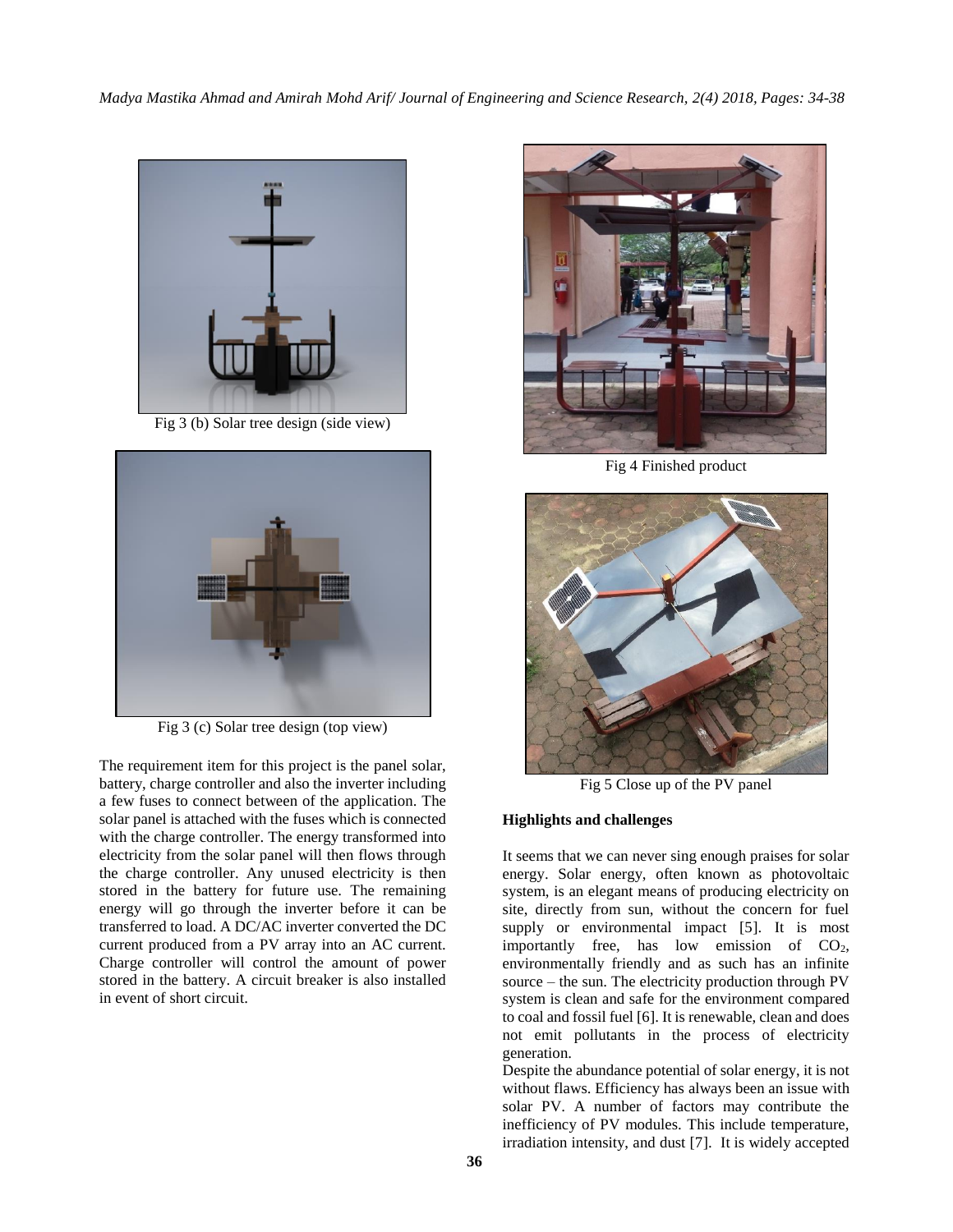that efficiency of photovoltaic solar cells decreases with an increase of temperature, and cooling is necessary to counteract the effect. Dust is also affecting the PV efficiency because it may block the coming irradiance onto PV modules. This is vital as the solar irradiance is directly proportional to the PV module efficiency [6]. A PV system has to be decommissioned at the end of its useful life, this including the batteries (if any) and the panel itself. Both components have to be recycled and disposed of safely to keep the environmental harm to a minimum [6]. Other than that a solar PV is relatively safe to the environment.

Solar PV, as any other renewable energy technologies has long been associated with high capital cost. At present the cost of a 5 kWp BIPV turnkey roof-top system in Malaysia is about RM27,000/kWp [8]. In 2015, the average cost to develop a 4 kW solar PV system is RM 40,000, and it is expected to produce monthly income of RM 500– 600 for 21 years, or in total of RM 126,000–151,200 [9]. However, with the advancement of technology and the ever evolving RE, the cost will ultimately decrease or the efficiency will get higher, one way or another. If we are lucky we will get both benefits. As with the Solar Tree, it costs just under RM 1000 to build, the justification being the electricity produced is significantly lower.

### **Future of solar PV**

Solar PV has huge potential in Malaysia with the public wholly agreeing to making solar power development a national priority [4]. It is achievable with the right strategy and approach. Recent research has resulted in conversion efficiency to 34.5%, much higher than 24% we have before [10]. This is indeed good news for especially for Malaysia and the sustainable development scenario in general. We could expect solar farms with higher productivity, lower capital cost and is marginally a good investment. The outlook for solar PV is for the most part good.

Nevertheless, to fully implement a large scale solar PV is not without its limitations. The government sadly must play their hands accordingly in this matter. One of the most important thing Government and NonGovernmental Organization (NGO) can do is creating awareness among the public such as benefits of solar energy, financial aspects, legal requirements and environmental advantages. Government can also provide details of information regarding implementation of the solar technology and build technical capacity. Implementing supportive policies such as imposing effective pricing laws and giving practical support to those who implement renewable energy technology. Independent power producers must get access to national power grid and Tenaga Nasional Berhad (TNB) should give preference on renewable energy projects [5].

The public also have a part to play in this matter. We should embrace the campaign purported by the government to solidify solar energy in Malaysia's energy grid. KETTHA as a whole has developed a battle plan to further edify RE technology to the masses. This culminates in The Green Technology Master Plan (GTMP), where it is fundamentally an outcome of the Eleventh Malaysia Plan (2016-2020) which has earmarked green growth as one of six game changers altering the trajectory of the nation's growth. Among the strategies outlined is to promote LSS (Large Scale Solar) farms. It is hoped by 2020, Malaysia will have an additional installed capacity of 1,200 MW of LSS farms, of which 200 MW will be in Sabah and 1,000 MW will be in Peninsular Malaysia [11].

## **RESULT AND DISCUSSION**

The Solar Tree has been tested thoroughly to ensure efficiency and most importantly that it actually works. Two electronic devices were tested, specifically a mobile phone and a laptop. The data is collected according and tabulated in Table 1 below. From the table it can be seen that the Solar Tree succeeded in its purpose to generate enough electricity to charge both devices while still conserving the environment. With just under 5 hours sun per day, it successfully charges the devices devices with 92% efficiency. This is in line with the average efficiency of an inverter being 95.15% [12].

Through the optimum placement relative to the sun the Solar Tree will prove to be indispensable and could easily generate electricity during 12 hours of daylight. With an average of 12 h of sunshine daily, the average solar energy received is between 1400 and 1900 kWh/m2 annually [13]. The effectiveness is further increased with a suitable battery storage to provide electricity on not so sunny days. Thus, the public, in this case the students have dual benefits, having a place to rest after a hard day's studying and to charge their electronics.

| Table 1 Off-grid systems approximate solar PV system |  |
|------------------------------------------------------|--|
| wattage                                              |  |

| <b>Font Size</b>                                    | Mobile<br>phone:<br>Samsung J5 | Laptop:<br>Lenovo<br>Flex $14$ " | <b>B</b> oth<br>devices |
|-----------------------------------------------------|--------------------------------|----------------------------------|-------------------------|
| Electricity<br>consumed                             | 12                             | 85                               | 97                      |
| (W)                                                 |                                |                                  |                         |
| Usage<br>duration of<br>device<br>(hours)           | 24                             | 24                               | 24                      |
| Charge<br>Controller<br>efficiency<br>(PWM:<br>80%. | 92%                            | 92%                              | 92%                     |